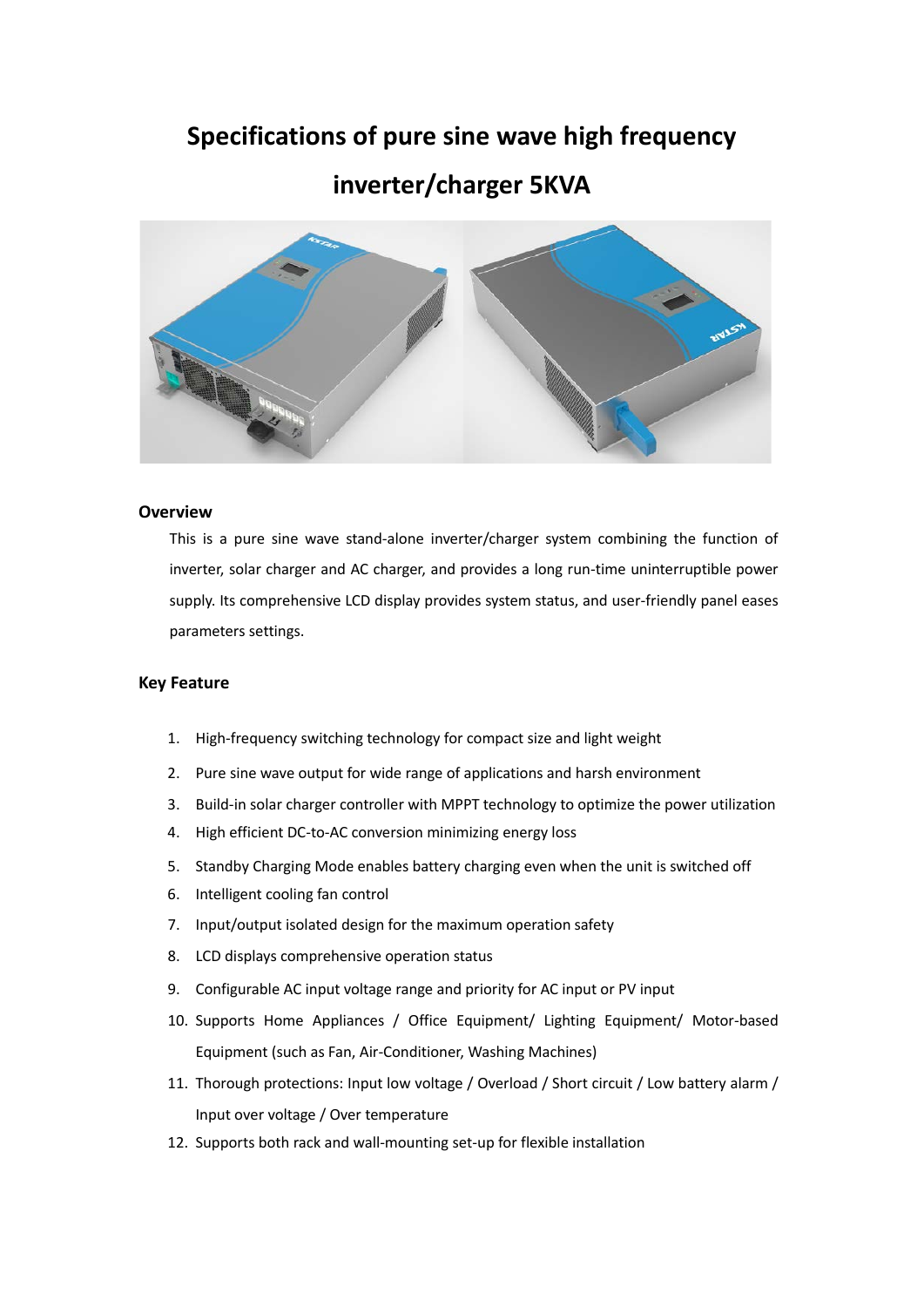## SPECIFICATIONS

| <b>MODEL</b>    | <b>Spirit 5KVA+SCC</b> |
|-----------------|------------------------|
| <b>CAPACITY</b> | 5000VA/4000W           |

# Table 1 Line Mode Specifications

| <b>MODEL</b>                | <b>Spirit 5KVA+SCC</b>                    |  |  |
|-----------------------------|-------------------------------------------|--|--|
| <b>INPUT</b>                |                                           |  |  |
| InputVoltage Waveform       | Sinusoidal (utility or generator)         |  |  |
| Nominal Input Voltage       | 230ac                                     |  |  |
|                             | 175Vac $\pm$ 7V(UPS)                      |  |  |
| Low Loss Voltage            | 125Vac $\pm$ 7V (Appliances)              |  |  |
| Low Loss Return Voltage     | 185Vac $\pm$ 7V(UPS)                      |  |  |
|                             | 135Vac $\pm$ 7V (Appliances)              |  |  |
| High Loss Voltage           | $280$ Vac $\pm$ 7V                        |  |  |
| High Loss Return Voltage    | $270$ Vac $\pm$ 7V                        |  |  |
| Max AC Input Voltage        | 300Vac                                    |  |  |
| Nominal Input Frequency     | 50Hz / 60Hz (Auto detection)              |  |  |
| Low Loss Frequency          | 40±1Hz                                    |  |  |
| Low Loss Return             | 42±1Hz                                    |  |  |
| Frequency                   |                                           |  |  |
| <b>High Loss Frequency</b>  | 65±1Hz                                    |  |  |
| High Loss Return            | $63+1Hz$                                  |  |  |
| Frequency                   |                                           |  |  |
| <b>OUTPUT</b>               |                                           |  |  |
| <b>Output Short Circuit</b> | Circuit Breaker                           |  |  |
| Protection                  |                                           |  |  |
| Efficiency (Line Mode)      | >95% (Rated R load, battery full charged) |  |  |
| <b>Transfer Time</b>        | 10ms typical(UPS)                         |  |  |
|                             | 20ms typical(Appliances)                  |  |  |
| Output power de-rating:     |                                           |  |  |
| When AC input voltage       |                                           |  |  |
| drops to 180V, the output   | 5KVA/4KW                                  |  |  |
| power will be de-rated.     |                                           |  |  |
|                             |                                           |  |  |
|                             | 2.5KVA/2KW                                |  |  |
|                             |                                           |  |  |
|                             |                                           |  |  |
|                             | Input Voltage<br>280V<br>125V<br>180V     |  |  |
|                             |                                           |  |  |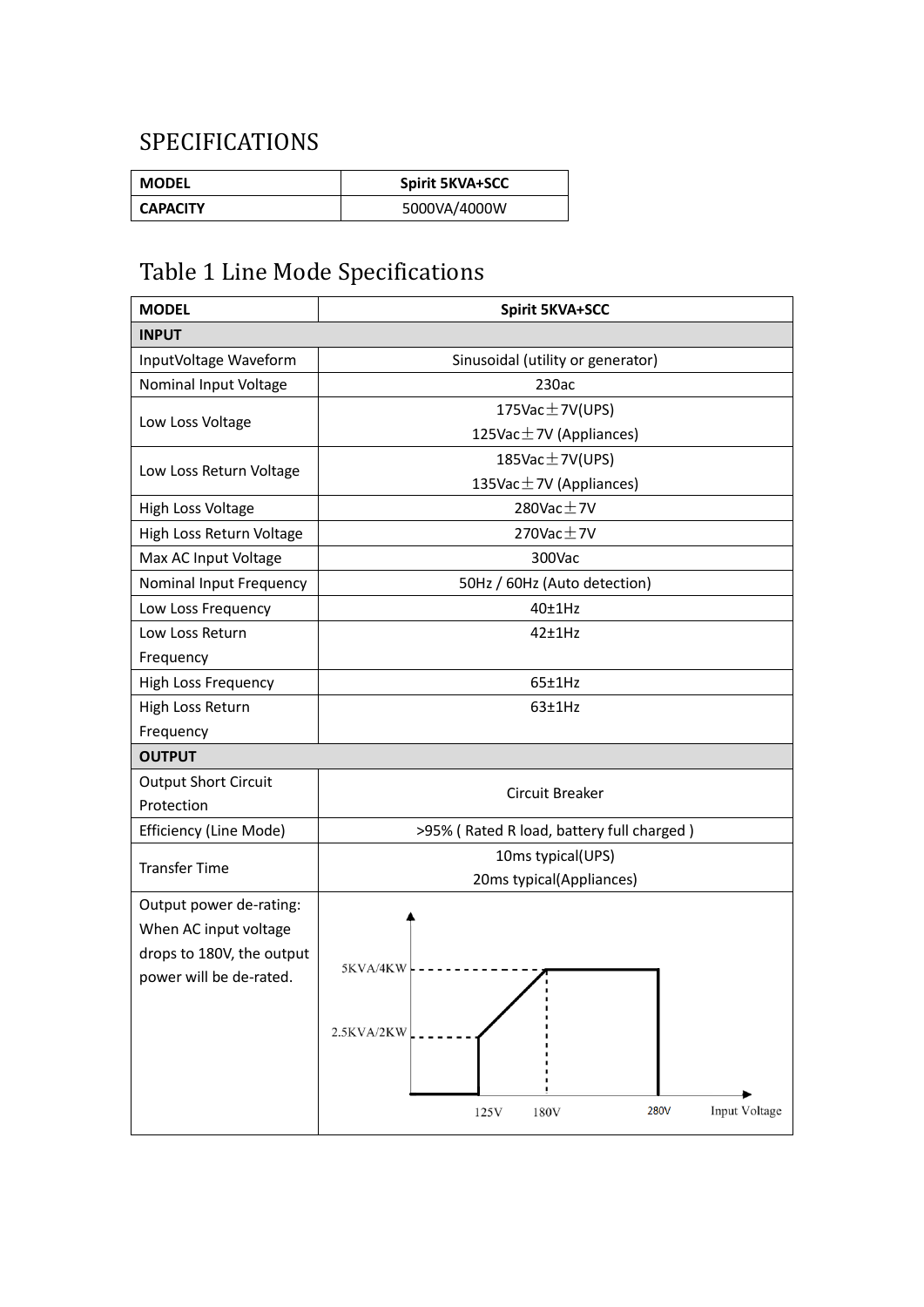## Table 2 Inverter Mode Specifications

| <b>MODEL</b>                       | <b>Spirit 5KVA+SCC</b>           |  |  |
|------------------------------------|----------------------------------|--|--|
| Rated Output Power                 | 5000VA/4000W                     |  |  |
| <b>OUTPUT</b>                      |                                  |  |  |
| Output Voltage Waveform            | <b>Pure Sine Wave</b>            |  |  |
| <b>Output Voltage Regulation</b>   | 230Vac <sub>±5</sub> %           |  |  |
| <b>Output Frequency</b>            | 50Hz                             |  |  |
| Peak Efficiency                    | 93%                              |  |  |
| <b>Overload Protection</b>         | 5s@>150%load; 10s@110%~150% load |  |  |
| Capable of starting electric motor | 2.5HP                            |  |  |
| Nominal DC Input Voltage           | 48Vdc                            |  |  |
| <b>INPUT</b>                       |                                  |  |  |
| Cold Start Voltage                 | 46.0Vdc                          |  |  |
| Low DC Warning Voltage             | 42.0V                            |  |  |
| Low DC Warning Return Voltage      | 43.2 V                           |  |  |
| Low DC Cut-off Voltage             | 40.0V                            |  |  |
| High DC Cut-off Voltage            | 58.0V                            |  |  |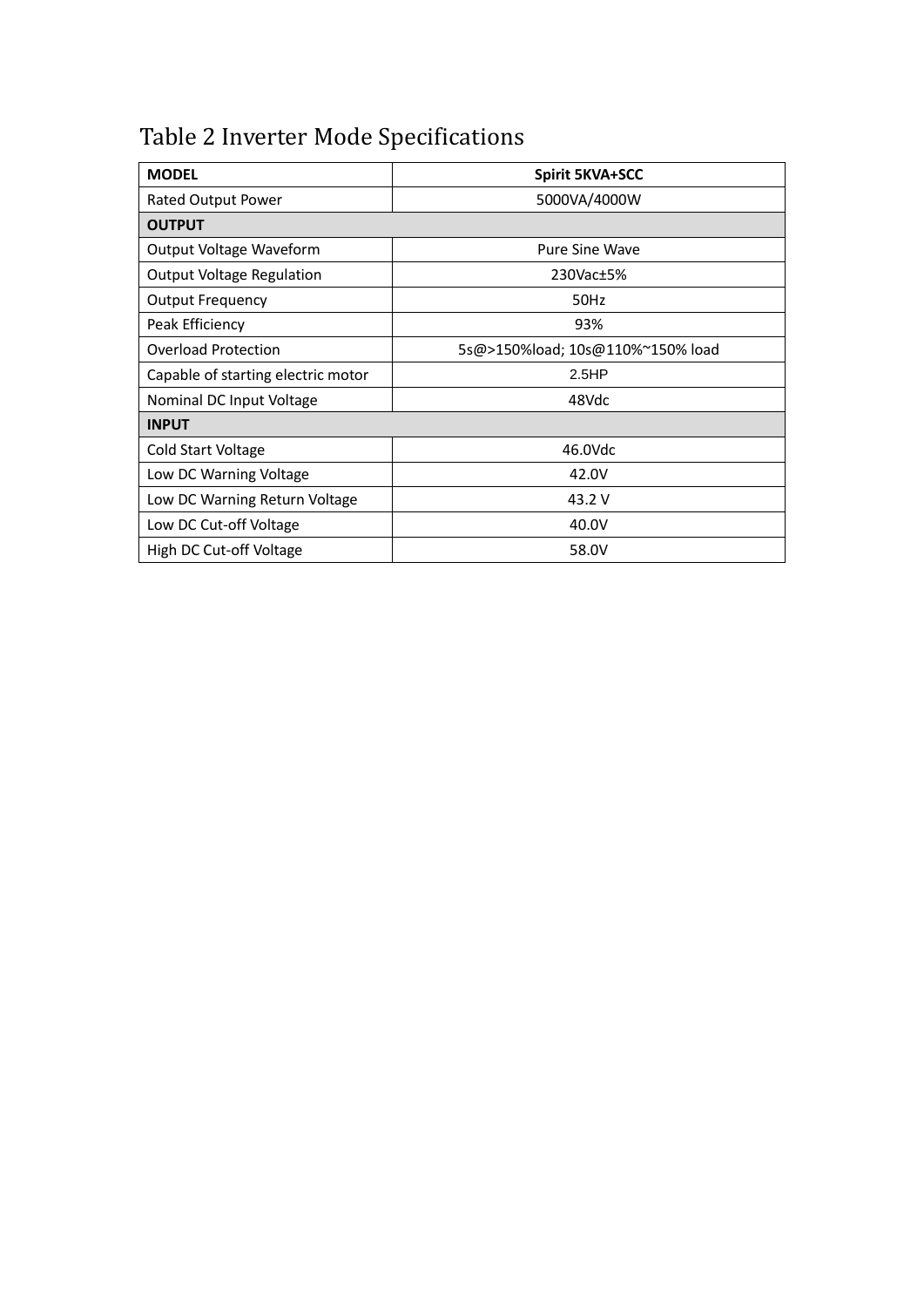| <b>Utility Charging Mode</b>       |                           |                                                                                                      |                                                                                                   |                                                                        |                     |
|------------------------------------|---------------------------|------------------------------------------------------------------------------------------------------|---------------------------------------------------------------------------------------------------|------------------------------------------------------------------------|---------------------|
| <b>MODEL</b>                       |                           |                                                                                                      | <b>Spirit 5KVA+SCC</b>                                                                            |                                                                        |                     |
| Charging Algorithm                 |                           |                                                                                                      | 3-Step                                                                                            |                                                                        |                     |
|                                    | AC Charging Current (Max) |                                                                                                      | 35Amp (@Vi/p=230Vac)                                                                              |                                                                        |                     |
| <b>Bulk</b><br>Charging<br>Voltage | Flooded<br>Battery        | 58.4Vdc                                                                                              |                                                                                                   |                                                                        |                     |
|                                    | AGM / Gel<br>Battery      | 56.4Vdc                                                                                              |                                                                                                   |                                                                        |                     |
| <b>Floating Charging Voltage</b>   |                           |                                                                                                      | 54Vdc                                                                                             |                                                                        |                     |
| Charging Curve                     |                           | Battery Voltage, per cell<br>2. 43Vdc<br>2. 35vdc<br>T <sub>0</sub><br>Bulk<br>(Constant<br>Current) | T1<br>$T1=10*T0$ , minimum $10$<br>minutes, maximum<br>8hours<br>Absorption<br>(Constant voltage) | Charging Current, %<br>Voltage<br>Current<br>Maintenance<br>(Floating) | 100%<br>50%<br>Time |

# Table 3Charge Mode Specifications

| <b>MPPT Solar Charging Mode</b> |                        |  |
|---------------------------------|------------------------|--|
| <b>MODEL</b>                    | <b>Spirit 5KVA+SCC</b> |  |
| <b>Charging Current</b>         | 60Amp                  |  |
| PV Array MPPT                   | 60Vdc to150Vdc         |  |
| Voltage Range                   |                        |  |
| Max. PV Array                   |                        |  |
| Open Circuit                    | 150V                   |  |
| Voltage                         |                        |  |
| Max Charging                    |                        |  |
| Current                         |                        |  |
| (AC charger plus                | 95 Amp                 |  |
| solar charger)                  |                        |  |